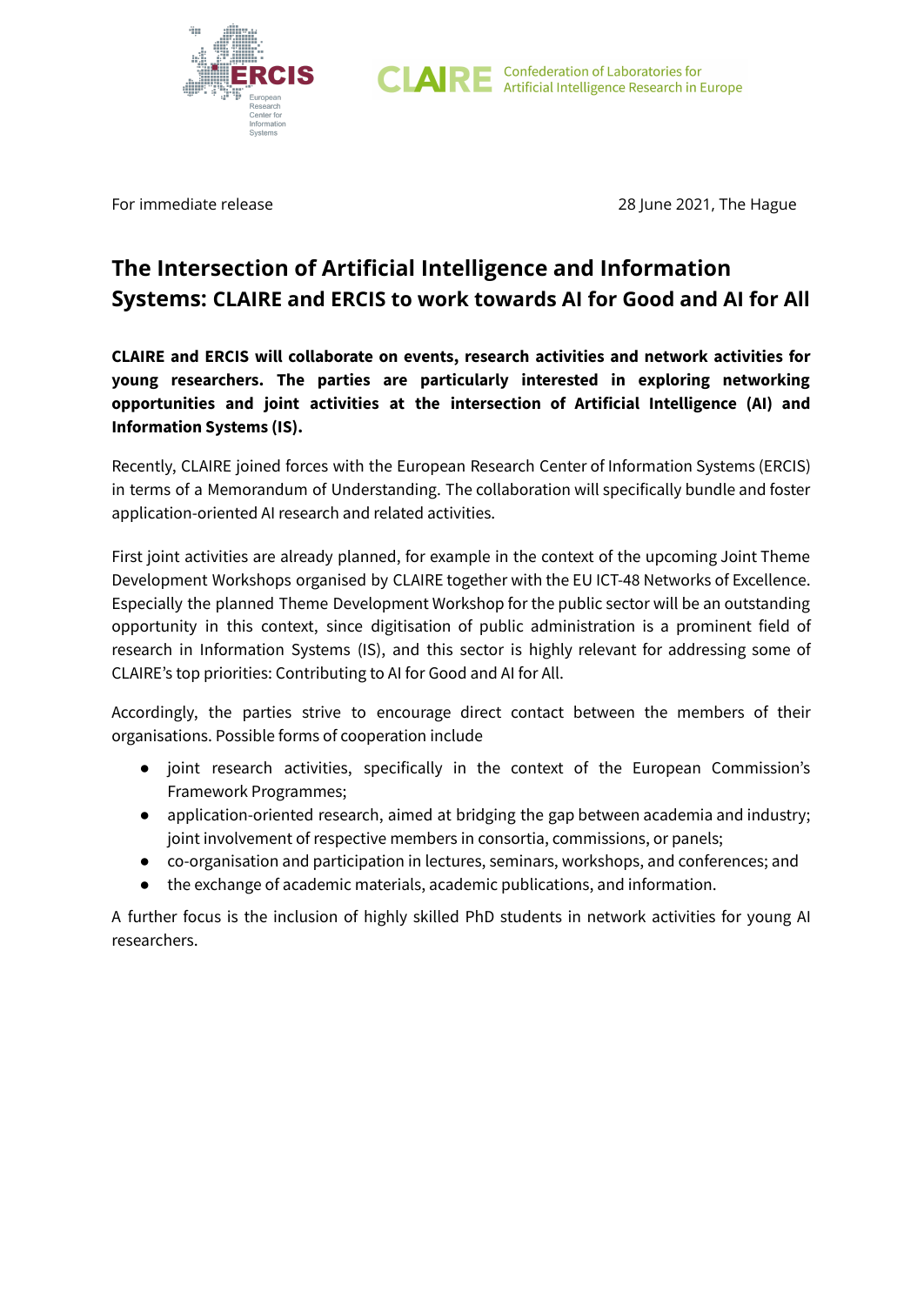## **About CLAIRE**

The Confederation of Laboratories for Artificial Intelligence Research in Europe (CLAIRE) (https://claire-ai.org) is an organisation created by the European AI community that seeks to strengthen European excellence in AI research and innovation, with a strong focus on human-centred AI. CLAIRE aims to ensure that societies and citizens across all of Europe, and beyond, benefit from AI as a major driver of innovation, future growth and competitiveness, and to achieve world-wide brand recognition for "AI made in Europe".

CLAIRE, founded in 2018, has garnered the support of more than 3700 AI experts and stakeholders, who jointly represent the vast majity of Europe's AI community, spanning academia and industry, research and innovation. Among them are more than 140 fellows from various key scientific associations.

CLAIRE's membership network consists of over 390 research groups and institutions, covering jointly more than 22,000 employees in 36 countries. Furthermore, CLAIRE is currently in the process of setting up an Innovation Network that, together with the established Research Network, will foster a strong link between research and industry.

The CLAIRE vision is officially supported by the governments of nine European countries, 28 scientific associations across all of Europe, the European Association for Artificial Intelligence (EurAI), the Association for the Advancement of Artificial Intelligence (AAAI), and the European Space Agency (ESA).

CLAIRE is also actively liaising with other important AI-organisations, including ELLIS, the HumanE AI consortium, the Big Data Value Association, euRobotics and AI4EU.

## **About ERCIS**

The European Research Center for Information Systems (ERCIS, [https://www.ercis.org\)](https://www.ercis.org) is a lively international network of 31 research institutions, 10 active personal members and 17 advisory board members working in the field of Information Systems. Different perspectives on current socio-technical questions and "hot topics" allow the unique and country-spanning multidisciplinarity. One of ERCIS' core research clusters specifically focuses on Artificial Intelligence and Data Science which of course highly interacts with the topics addressed by the other research clusters, i.e. Process Science, Knowledge Management and Learning, Smart Manufacturing and Supply Chain Management, and Digital Public Services.

The network is organized and managed by the headquarters located at the University of Münster (WWU), Germany. In addition, there are associated member institutions from all over the world as well as international personal members and a set of companies (our advisory board) we collaborate with. Certain research topics, e.g. Social Media Analytics, E-Government or Digital Transformation in Small and Medium Enterprises, are bundled in our competence centers.

ERCIS' close ties with the WWU Center for [Europe](https://www.ce.uni-muenster.de) (WWU CE), the University of Münster's liaison institution to the European Commission in Brussels, also provides the network with access to early first-hand information about funding schemes and initiatives planned by the Commission. Furthermore, the WWU CE is well-networked with the University's internationalisation and funding support institutions, adding yet another benefit to this collaboration.